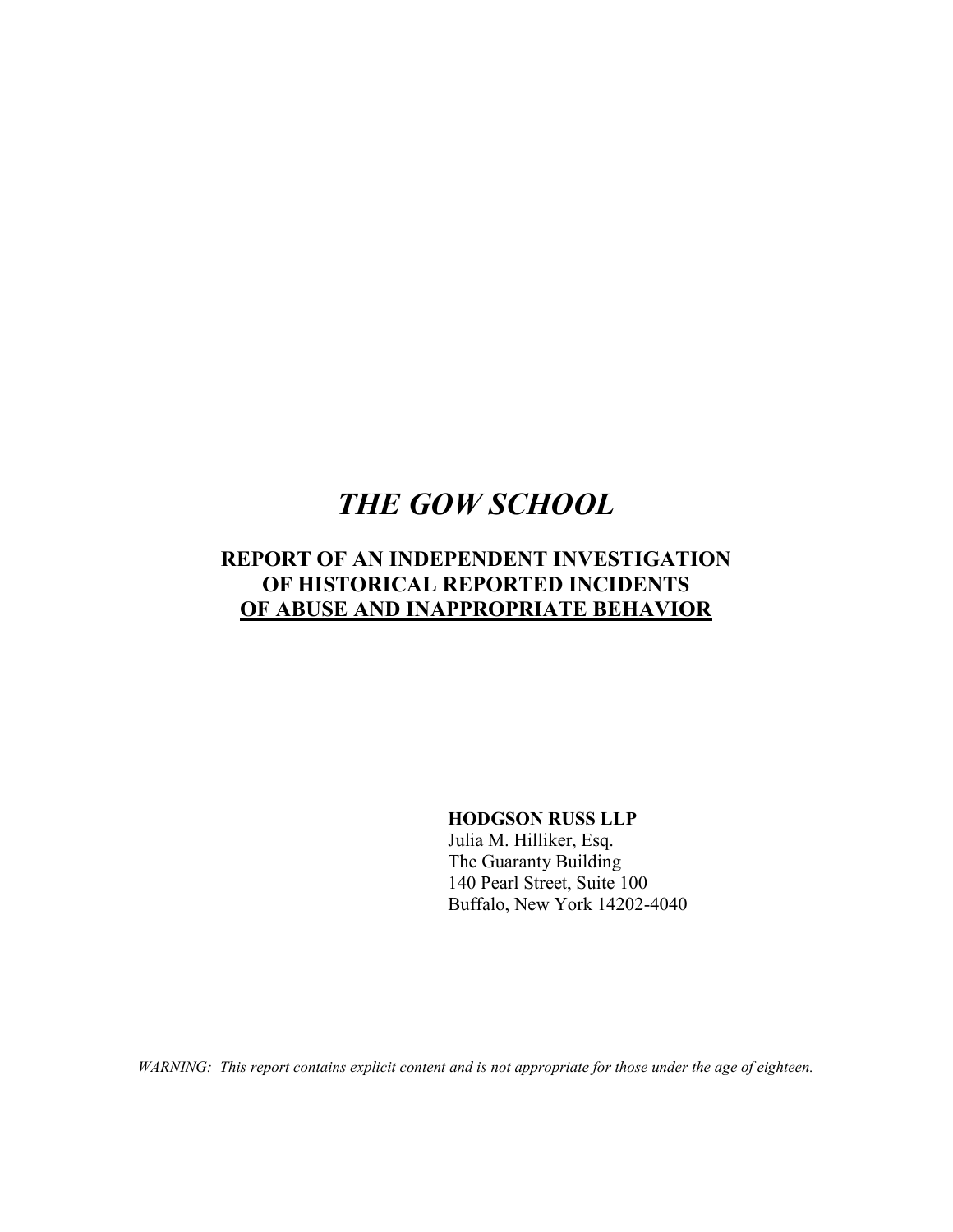# **TABLE OF CONTENTS**

# **PAGE**

|  | 1. |     |  |  |
|--|----|-----|--|--|
|  |    | (a) |  |  |
|  |    | (b) |  |  |
|  |    | (c) |  |  |
|  |    | (d) |  |  |
|  |    | (e) |  |  |
|  | 2. |     |  |  |
|  |    | (a) |  |  |
|  |    | (b) |  |  |
|  |    | (c) |  |  |
|  | 3. |     |  |  |
|  |    | (a) |  |  |
|  |    | (b) |  |  |
|  | 4. |     |  |  |
|  |    | (a) |  |  |
|  | 5. |     |  |  |
|  |    | (a) |  |  |
|  |    |     |  |  |
|  |    |     |  |  |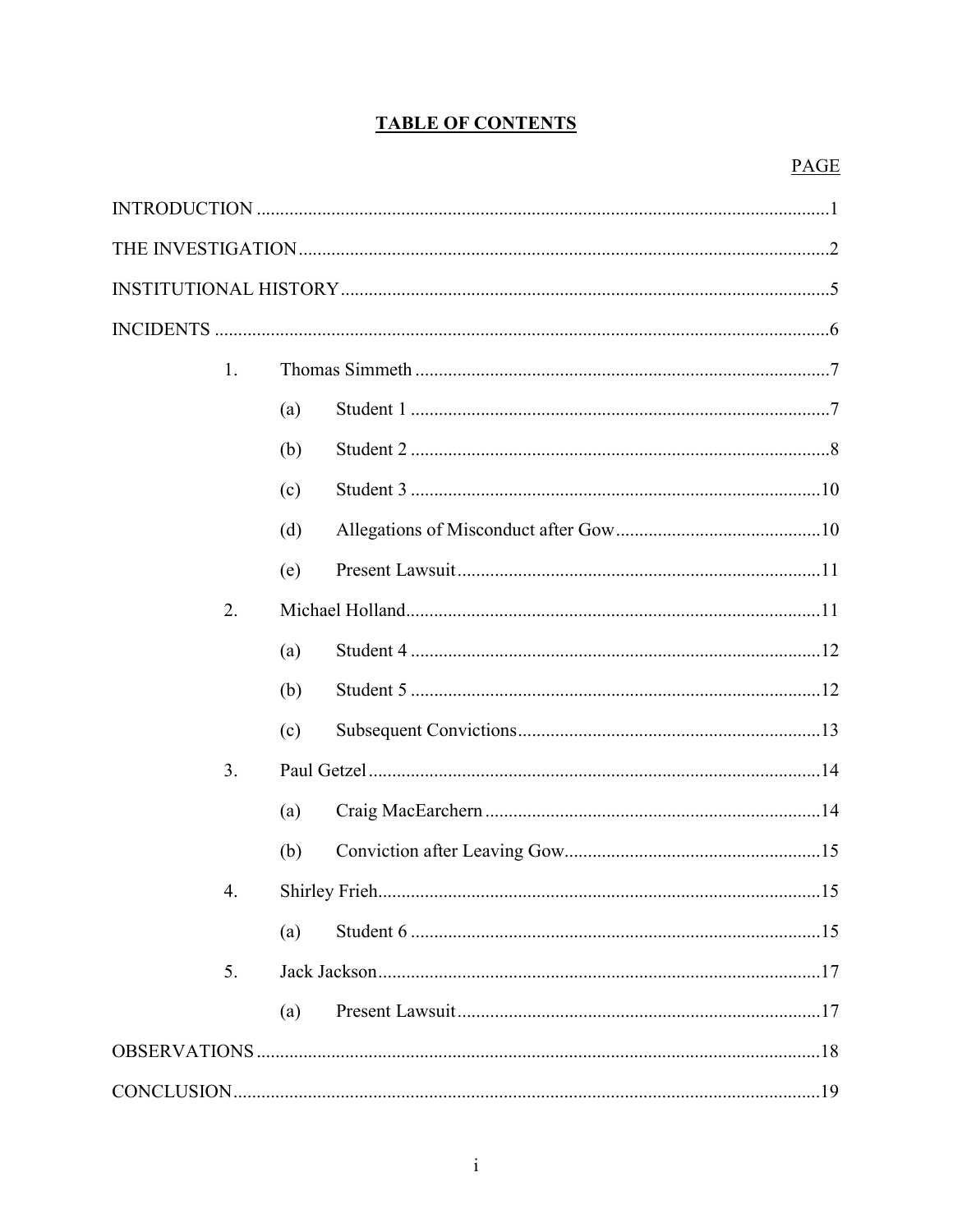# **INTRODUCTION**

A former student from the 1990s at The Gow School ("Gow") reported in early 2019 an incident of inappropriate faculty behavior during his time at the school. Bradley Rogers, Jr., Gow's current Headmaster, asked this former student to discuss his experiences, and he agreed. Gow's administration immediately recognized the significance of this alleged violation of trust and the likelihood that this report was not unique.

Rogers then notified the school's Board of Trustees of the former student's report. The Board recognized the significance of these allegations and emphasized that misconduct of this type has no place at Gow, no matter when it allegedly occurred. The Board directed that a thorough and independent investigation of these historical matters be conducted to determine, to the extent possible, if other similar misconduct had occurred, and to share the findings with the Gow community, with a goal of understanding the past and preventing any such incidents from happening again. The Board retained outside legal counsel to conduct the investigation and appointed a Board committee consisting of Bradley M. Rogers, Jr. (Headmaster) and John Bullock (Chair of the Board of Trustees) to facilitate the investigation (the "Committee").<sup>1</sup>

<sup>1</sup> The investigation itself was conducted entirely by the author of this report. The Committee's role was to assist where needed in obtaining contact information, assess the evidence presented, and assist the current administration to meaningfully evaluate the issues identified herein.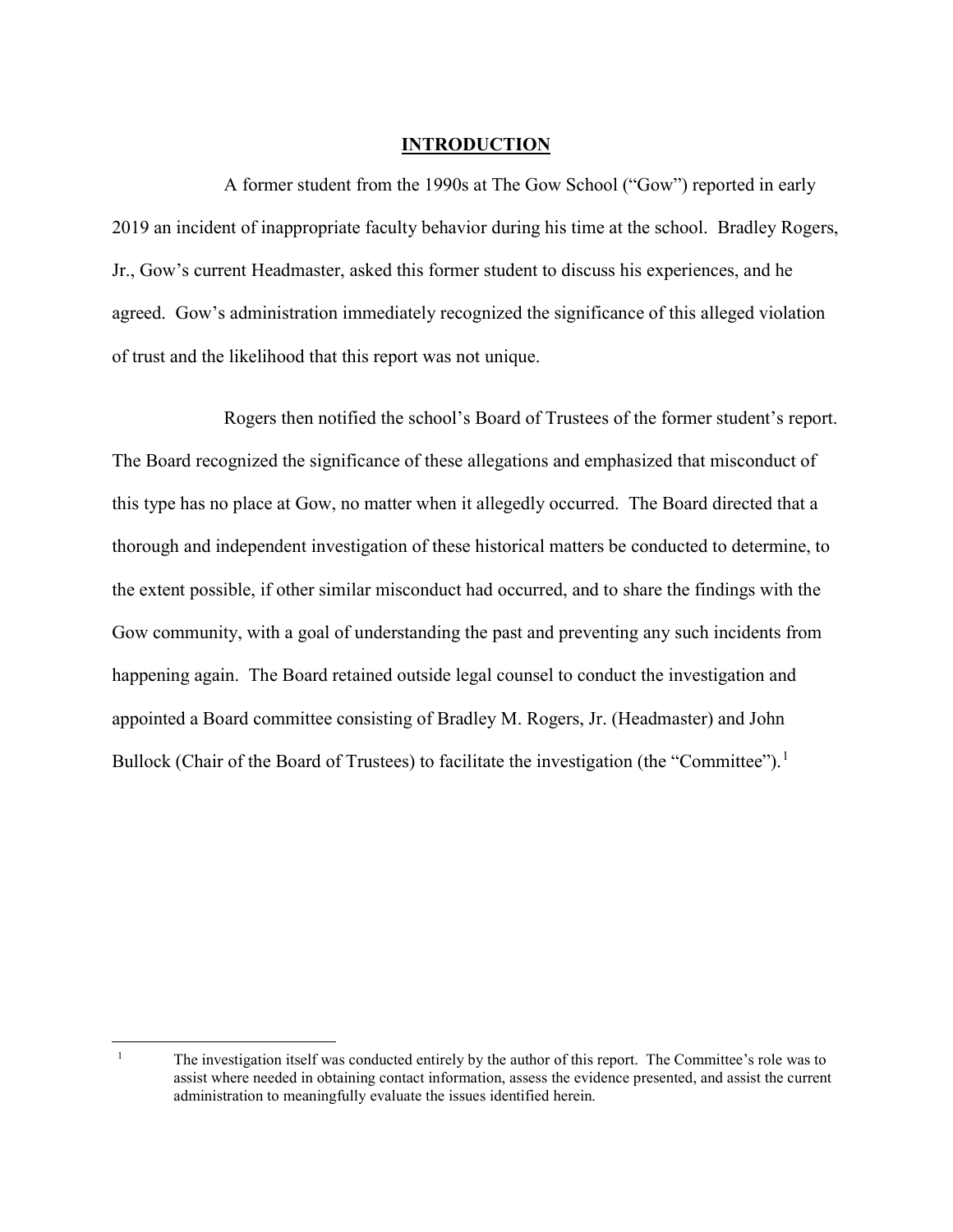#### THE INVESTIGATION

On June 5, 2019, the Committee, on behalf of Gow, sent a letter to all alumni<sup>2</sup> describing allegations received, acknowledging the profound impacts these reported experiences have had on some alumni, and inviting anyone wishing to share information regarding educator misconduct to contact attorney Julia Hilliker as part of the independent investigation.<sup>3</sup>

Over the next eight months, twelve individuals (hereinafter "reporters") initiated conversations with the author about historical incidents reported to have occurred at Gow. Of those twelve, ten were former students, one was a parent of a former student, and one was a spouse of a former student. In addition to the reporters, two current faculty members also shared information about a former faculty member, Paul Getzel, $4$  concerning conduct by Getzel after he left Gow.

Most reporters shared their own stories. Some shared their observations about other students, and others recounted rumors or even just their gut impressions. Some of the reporters elected to share their stories; others made an initial contact but elected to go no further.<sup>5</sup> Some reporters continued conversations with the author over several months. The author also

<sup>2</sup> https://www.gow.org/gow-connect/links-downloads

<sup>3</sup> As always, any information from or regarding current students is handled separately from the historical investigation in accordance with school's normal procedures.

<sup>4</sup> See infra pp. 14–15.

<sup>5</sup> Information shared initially by these individuals was considered; however, absent the reporter being willing to participate in follow-up discussions, some of the information shared was uncorroborated and unable to be developed further without that individual reporter's continued participation. That content is therefore not part of this report.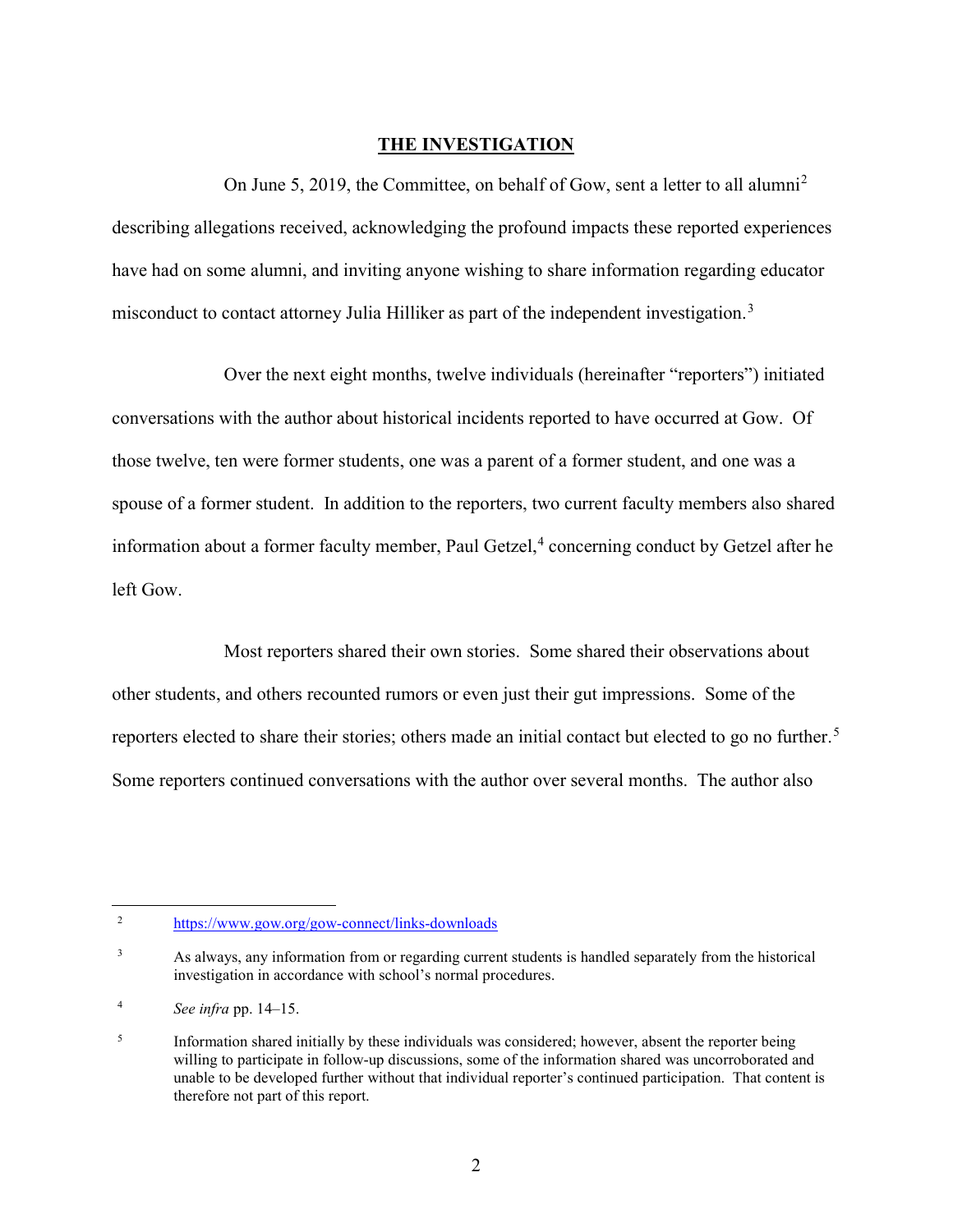initiated numerous discussions with individuals not associated with Gow in an effort to corroborate certain information.

Specific reports spanned the period from the early 1990s to 2002, though two of the faculty members mentioned herein began working at Gow in the  $1980s$ .<sup>6</sup> Reported conduct included student bullying, inappropriate, but nonsexual, verbal exchanges with teachers, and inappropriate or forced sexual interactions. Two reporters identified inappropriate historical behavior by other Gow students and raised concerns about how faculty handled those matters.<sup>7</sup>

The reporters generally identified alleged educator misconduct impacting them directly, but some also identified other former students who they believed were likely victims of inappropriate faculty or staff behavior. Likewise, certain records named other potentially involved students. Out of respect for their privacy, and recognizing that individuals cope in different ways, no attempt was made to contact those former students. Rather, follow-up questions were asked only if a former student initiated contact.<sup>8</sup>

 $\overline{a}$ 

8 Based on the information received and understanding the myriad of reasons that former students may not wish to come forward, it is possible that this report will underreport the total number of alleged incidents.

<sup>6</sup> One reporter elected to remain anonymous and did not mention any timeframe.

<sup>7</sup> Those reports were thoroughly investigated but are not detailed herein as they were either not corroborated or did not rise to the level of the other allegations contained here. The former students allegedly involved in misconduct are not named in this report, in part, because they were minors for all or part of the timeframe in which the conduct was alleged. Nonetheless, Gow's current administration has been provided with that information and efforts were undertaken to confirm that the issues raised were adequately considered and addressed in Gow's current policies and procedures.

In the course of the investigation, one isolated incident occurring more than two decades ago was confirmed involving a former faculty member. A teacher admitted that while joking around he tossed a student's book bag out a classroom window. He immediately realized that the student did not think it was funny and apologized to the student. The former student confirmed that while he did not recall the exact apology, the former faculty member was nicer to him thereafter.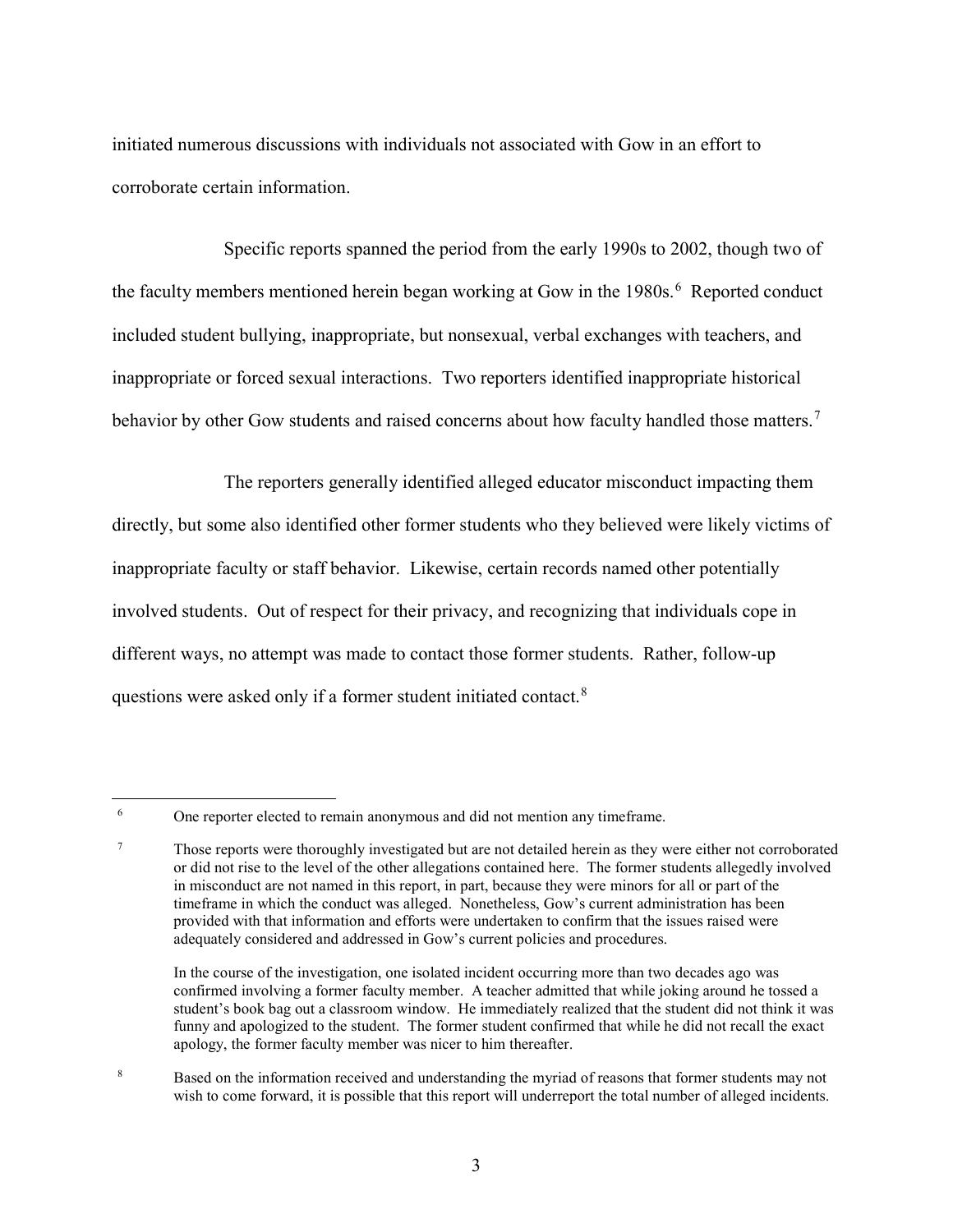This investigation also included a review of student files, personnel files, other school files, yearbooks, and interviews with former and current faculty. Given the dates identified in the reports, interviews with former faculty were limited; some are deceased, and others declined to participate.<sup>9</sup> The review of personnel files was largely complete, although in some instances, files were incomplete or not available. Given the passage of time, the investigation concluded that unavailable files most likely resulted from incomplete record keeping, lost files, transfer problems, or routine file culling. There is no indication that files were purposely lost, destroyed, or withheld.

Where credible allegations<sup>10</sup> of misconduct concerning a specific teacher or administrator were reported, further investigation into that individual's subsequent employment and public records of misconduct was conducted. In several instances, very serious charges and subsequent criminal convictions were discovered based on events after the individual left Gow. None of these criminal charges or convictions involved Gow students or the individual's work at Gow.

The author believes it took tremendous courage for the reporters to share their experiences. Reporters were given the option to exclude the particulars of their experiences from this report. Of those who wanted to share their stories, one elected to also share his name, while others preferred anonymity. Reporters are identified by name only if they gave permission.

 $\frac{1}{9}$  As former employees, individuals were free to decide whether or not to participate. To encourage participation, former employees were permitted an opportunity to remain anonymous in their comments if they wished.

<sup>&</sup>lt;sup>10</sup> Credible as used herein means either that more than one report was made against the named accused or, if only one report was made, some other available evidence supported the allegation. Credible is not intended to mean that any definitive determination was made about the veracity of the allegations.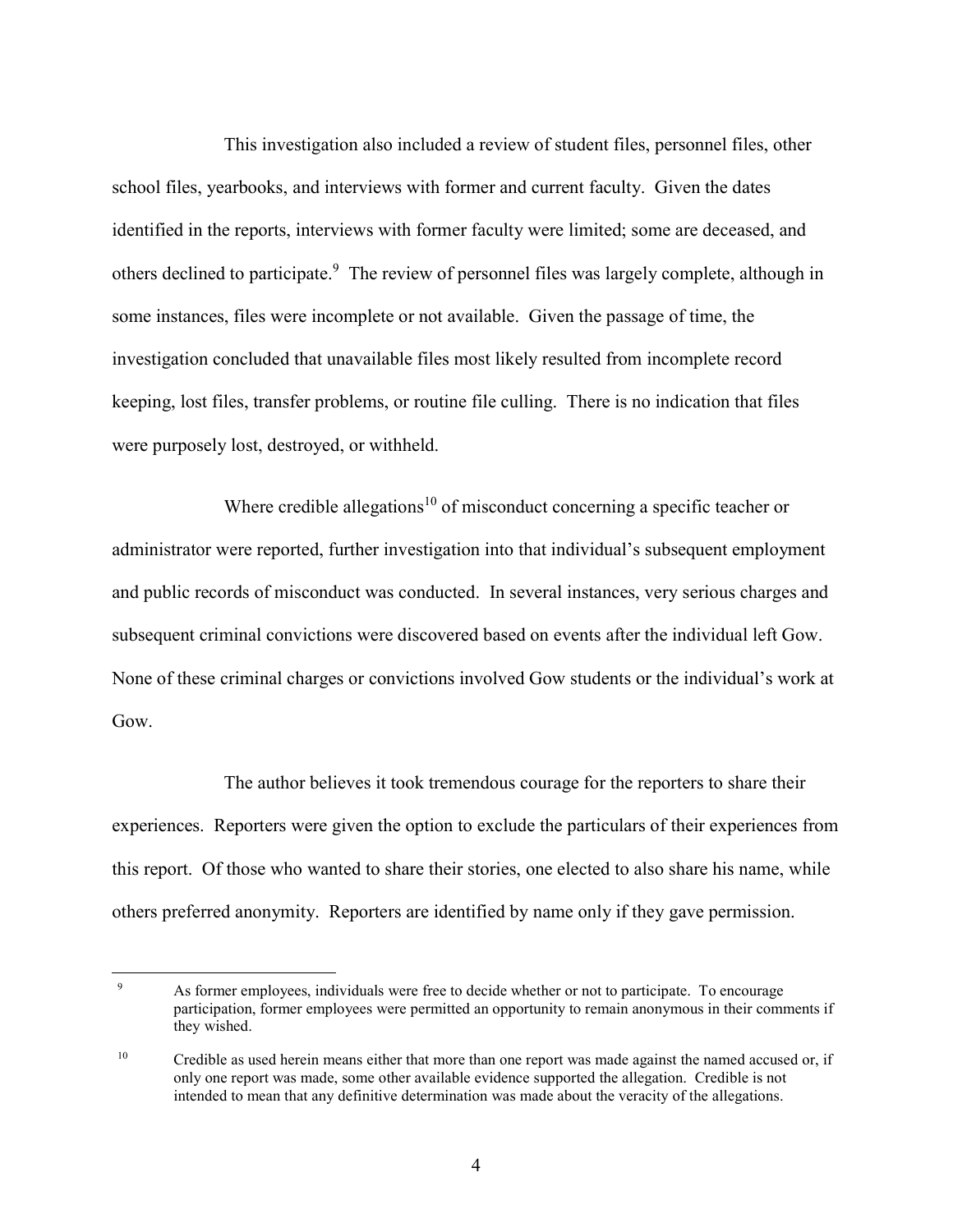Where a reporter requested anonymity, specific identifying details have been purposefully omitted from this report to protect the individual's identity. After reading this report, please respect the privacy of those who came forward. In particular, please respect the wishes of those who chose to remain anonymous, and use appropriate discretion with the person who shared his name.

#### INSTITUTIONAL HISTORY

Since 1926, Gow has led the way internationally and nationally educating students with dyslexia and other language-based learning disabilities. Peter Gow, Jr. founded the school after his teaching experiences at traditional private institutions led him to conclude that many otherwise able students were encountering insurmountable academic difficulties, especially with print language. He moved his family to South Wales, New York, and converted the farm where he had run a summer camp into a boarding school for boys.

Collaborating with Dr. Samuel T. Orton, the pioneering neurologist whose research supported a phonetic approach to educating those suffering from "specific language disabilities," Peter Gow developed the Reconstructive Language ("RL") program. That program has provided otherwise high-functioning students with the fundamental tools they needed to succeed academically.

Over time, Gow continued to evolve and innovate. The campus expanded from one main building—a converted horse barn—to more than 30 buildings. Since its inception, Gow offered boarding to its students. In 1990, the co-ed Gow School Summer Program began, and in January 2012, Gow decided to offer day and boarding options to female students. Gow continues to base its curriculum on the RL program.

5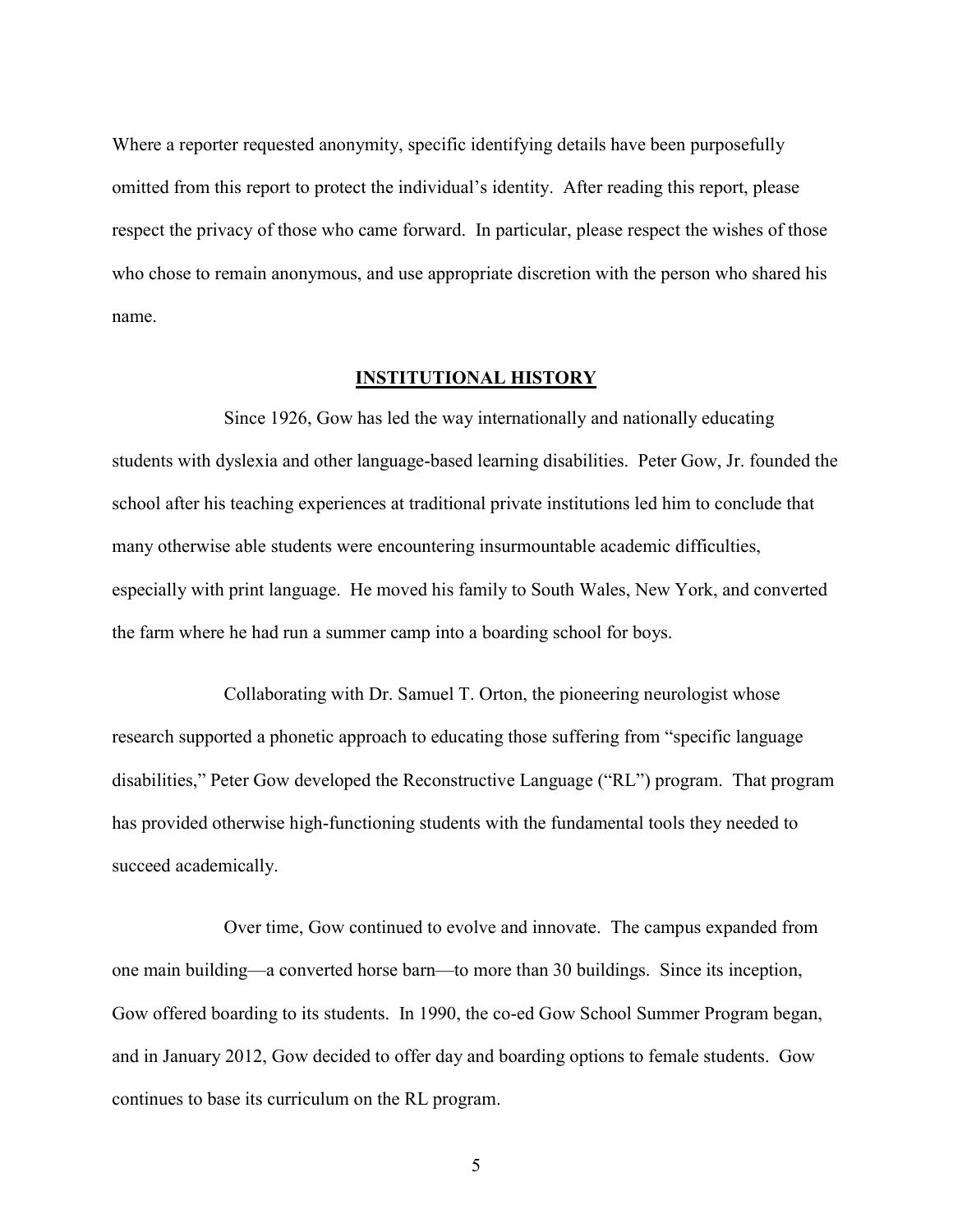Despite Gow's many success stories, Gow recently learned that it had unfortunate events in its past. The Board is committed to acknowledging and learning from the past, and to ensuring that its present policies and procedures properly protect its current and future students, faculty, and staff.

#### **INCIDENTS**

This section of the report will discuss the credible allegations<sup>11</sup> reported during the investigation.<sup>12</sup> Where a reporter elected to be named in the report, the involved faculty member was named. Where a reporter or reporters wished to remain anonymous, careful consideration was given as to when it was appropriate to name a faculty member. The Committee balanced the weight of the existing evidence, the benefits to the victims and the school community, the credibility of the assertions, and the potential harm in naming individuals when there were credible allegations but little or no additional supporting evidence.

<sup>11</sup> See supra, n. 10.

<sup>&</sup>lt;sup>12</sup> Other reports of educator misconduct, some sexual in nature and some not, were received but are not included herein. Many of those reports were based solely on secondhand rumors or information. Others involved individuals who made an initial contact but declined to participate further in the investigation or on individuals who did not wish to have their allegations further investigated through interviews. Further, a limited number of allegations could not be corroborated with any records or with any witness account. While we do not discount those accounts, in the absence of corroborating evidence—such as someone with personal knowledge coming forward or documentation relating to the issue—those accounts of events were not included in this report. They were nonetheless investigated and will be included in the Board's assessment of current policies and procedures. In addition, we will continue to accept reports from individuals who, after reading this report, believe they have direct knowledge and choose to come forward.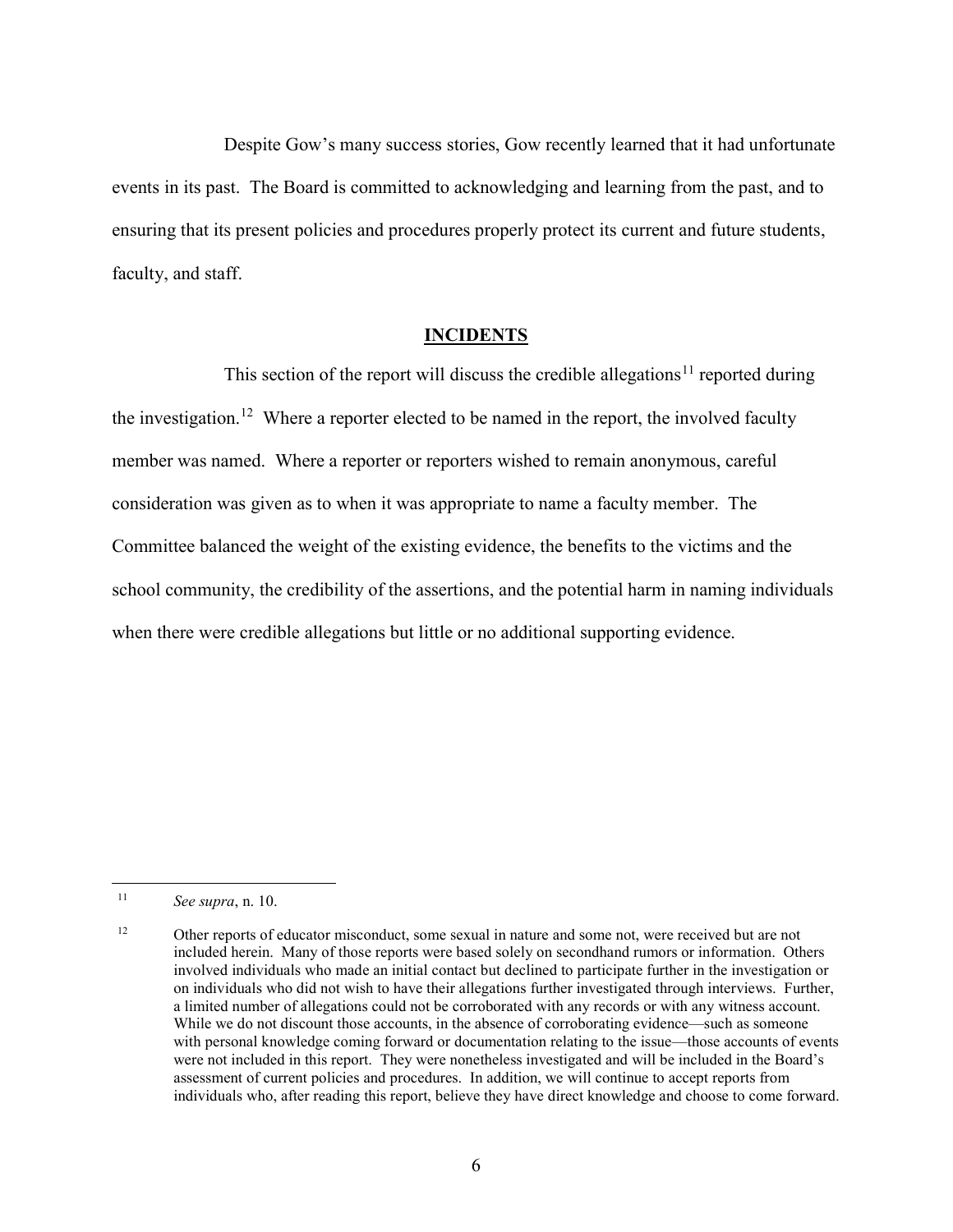#### 1. Thomas Simmeth

Thomas Simmeth was employed as an English teacher at Gow from approximately fall of 1993 to the spring of  $2001$ .<sup>13</sup> Multiple attempts were made to reach Simmeth regarding the allegations of inappropriate behavior at Gow, but he did not respond to requests for an interview.<sup>14</sup>

# (a) Student 1

Student 1 attended Gow in the early 1990s. The following is based entirely on Student 1's recollection of events. During this timeframe, Student 1 struggled with his identity, including his sexuality, and with depression. Simmeth openly accepted Student 1 and became his confidant. Student 1 eventually confided in Simmeth that he was gay. He recounted that Simmeth made him feel loved and accepted.

Student 1 would often go to Simmeth's on-campus apartment. According to Student 1, it was common at the time for students to spend time at teachers' apartments. Simmeth would also buy alcohol and cigarettes for Student 1, though that was kept secret from other employees of Gow, according to Student 1.

 $\overline{a}$ <sup>13</sup> Not all historical personnel files could be located. Some of the descriptions of years and educator roles discussed were taken from multiple sources, such as yearbooks, historical files, and anecdotal sources. It is therefore possible that certain descriptions may inadvertently omit a position held by an individual or the date of such position.

<sup>&</sup>lt;sup>14</sup> Simmeth did not respond to multiple requests for an interview or for comment. The author assumes he denies the allegations contained in this report.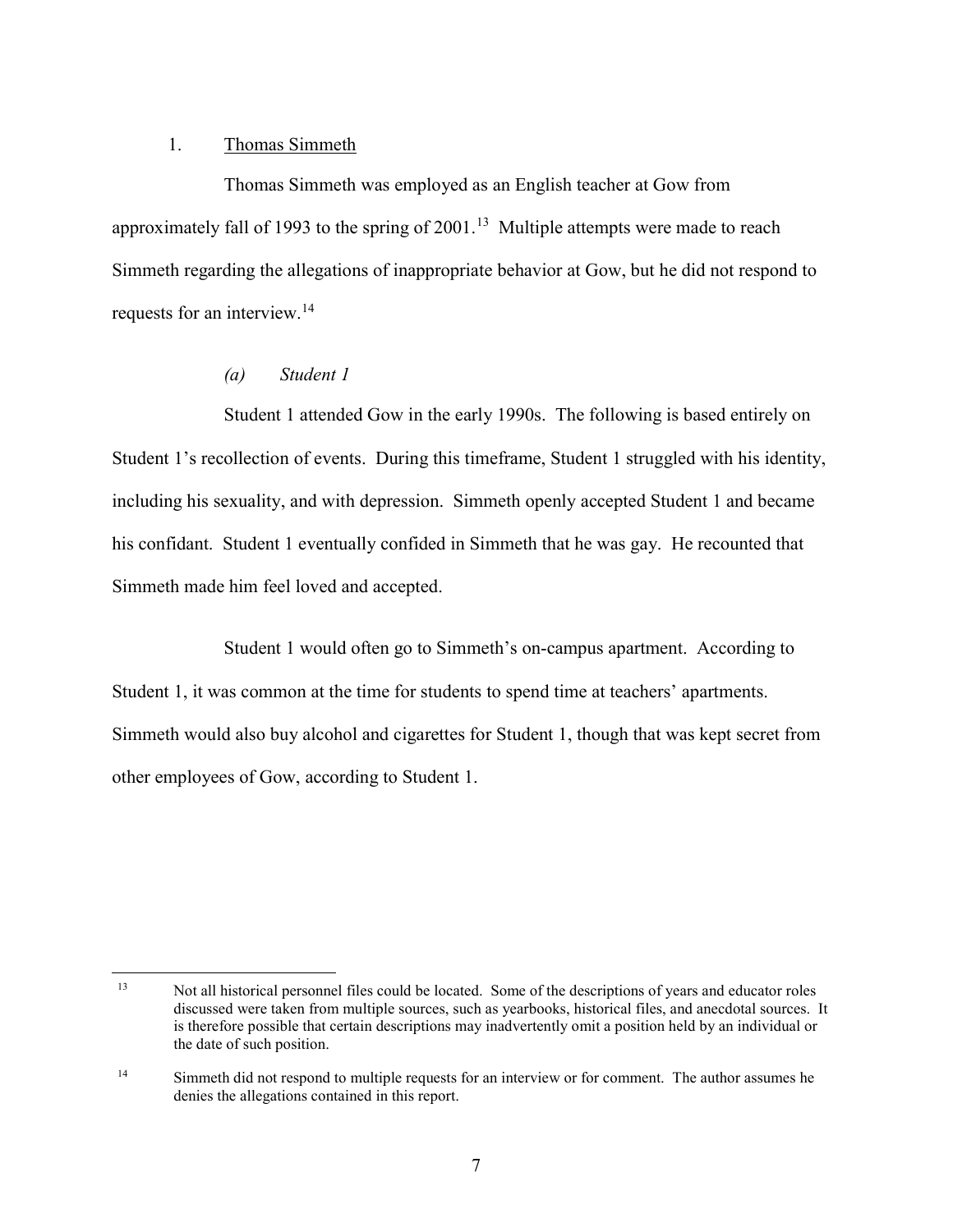On one occasion, Student 1 snuck into the woods with several other male students to smoke pot. After returning from smoking pot, Student 1 and some other students fooled around together sexually. Student 1 later confided in Simmeth about his experimentation.

Later that same evening, Simmeth appeared in Student 1's room and eventually began to perform oral sex on him. Student 1 said "no," but Simmeth allegedly continued to the point where he left marks on Student 1's penis. Simmeth eventually stopped and asked Student 1, "Why aren't you having fun?" Student 1 responded, "Oh, I'm depressed."

Student 1 said he never told anyone at Gow about the alleged incident, and as far as he knows, no one at Gow was aware of it. Interviews with several former faculty and administrators confirmed those individuals were not previously aware of the alleged conduct. Student 1 also confirmed that he did not tell his parents about the incident at the time it occurred.

## (b) Student 2

Student 2 also attended Gow in the early 1990s. During his time there, Student 2 recalled that on two or three occasions, Simmeth came up to him from behind and put his arm around Student 2's neck. Student 2 inquired what he was doing on the first occasion it happened, and Simmeth responded, "you know, the choker hold." After the second time, Student 2 asked Simmeth to stop.

One evening, Student 2 was in his dorm room playing a video game when someone entered his dorm room, approached him from behind, and put the same "choker hold" on him. Although he could not see who was behind him, Student 2 knew in that moment—based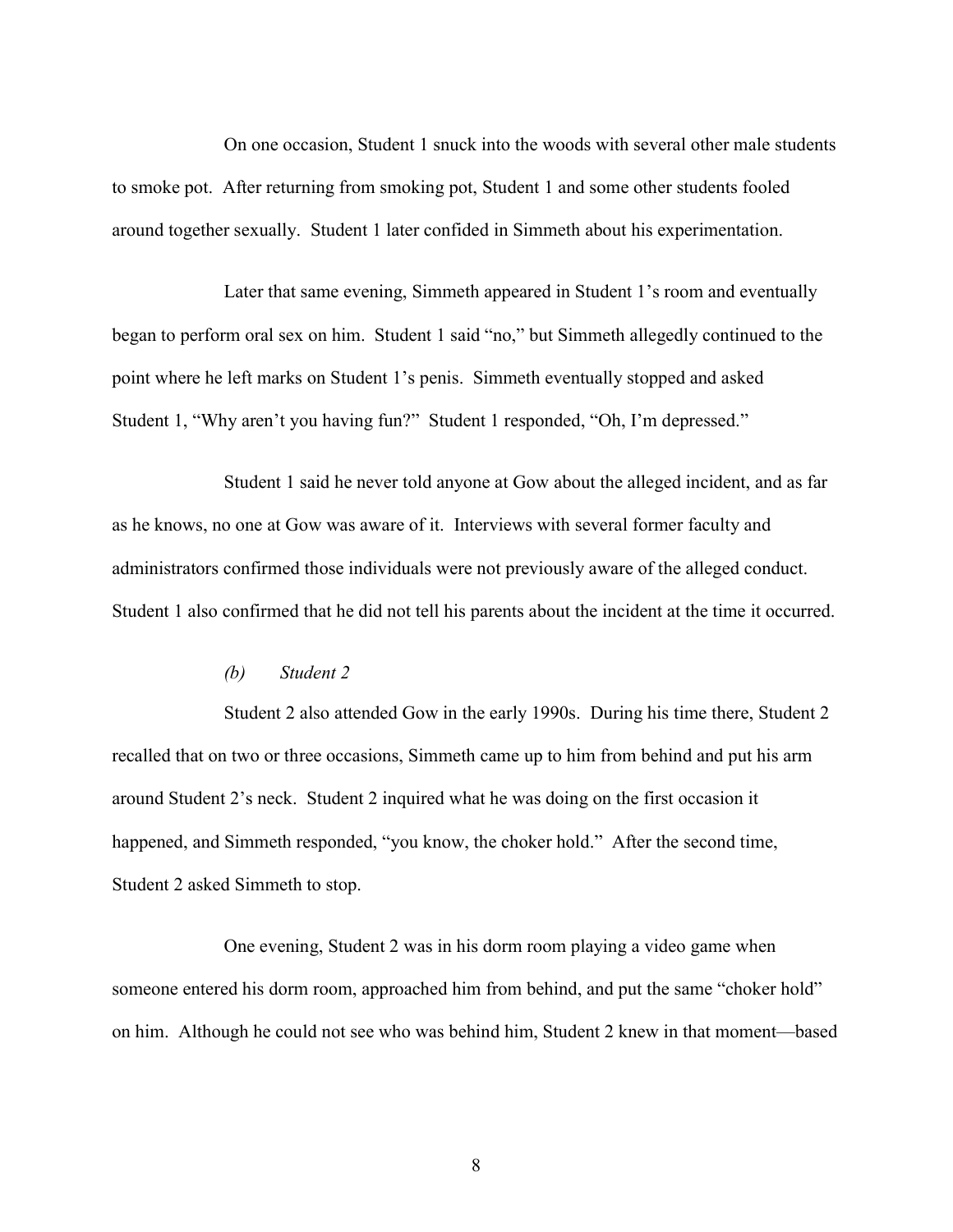on the prior incidents—that it was Simmeth. Student 2 recalls his hearing began to fade, followed by tunnel vision, and then he passed out.

When Student 2 regained consciousness, Simmeth was standing in the corner of his room. Simmeth appeared surprised that Student 2 had lost consciousness. Just then, three of Student 2's friends<sup>15</sup> entered the room, and Student 2 explained what had happened. Student 2 recalls that the three friends immediately began to punch Simmeth, and Simmeth left the room. Simmeth never denied Student 2's version of events.

A day or two later, Student 2 recalls that in a conversation about something else, Simmeth told him that when he passed out it only lasted a few seconds, thereby confirming to Student 2 that Simmeth had been there the entire time. After that, Student 2 told Simmeth that he had gone too far and to stay away from him. Student 2 said he never reported the incident to anyone at Gow. Neither did his friends, they said.

For the remainder of that year, Student 2's friends would verbally heckle Simmeth and say rude things to him. Student 2 believed that Simmeth would be fired if he reported what Simmeth had done to him. Consequently, he and his friends harassed Simmeth because, as Student 2 perceived it, Simmeth could do nothing about it without risking the choking incident being reported to school administration.

Student 2 observed that other students appeared to pick up on the tension between Student 2's friends and Simmeth. Student 2 also recounts that other students realized that

<sup>&</sup>lt;sup>15</sup> Two of the three friends were located and interviewed. Both recall walking in on the choking incident between Student 2 and Simmeth, though they had slightly different recollections about events involving Simmeth in the following months.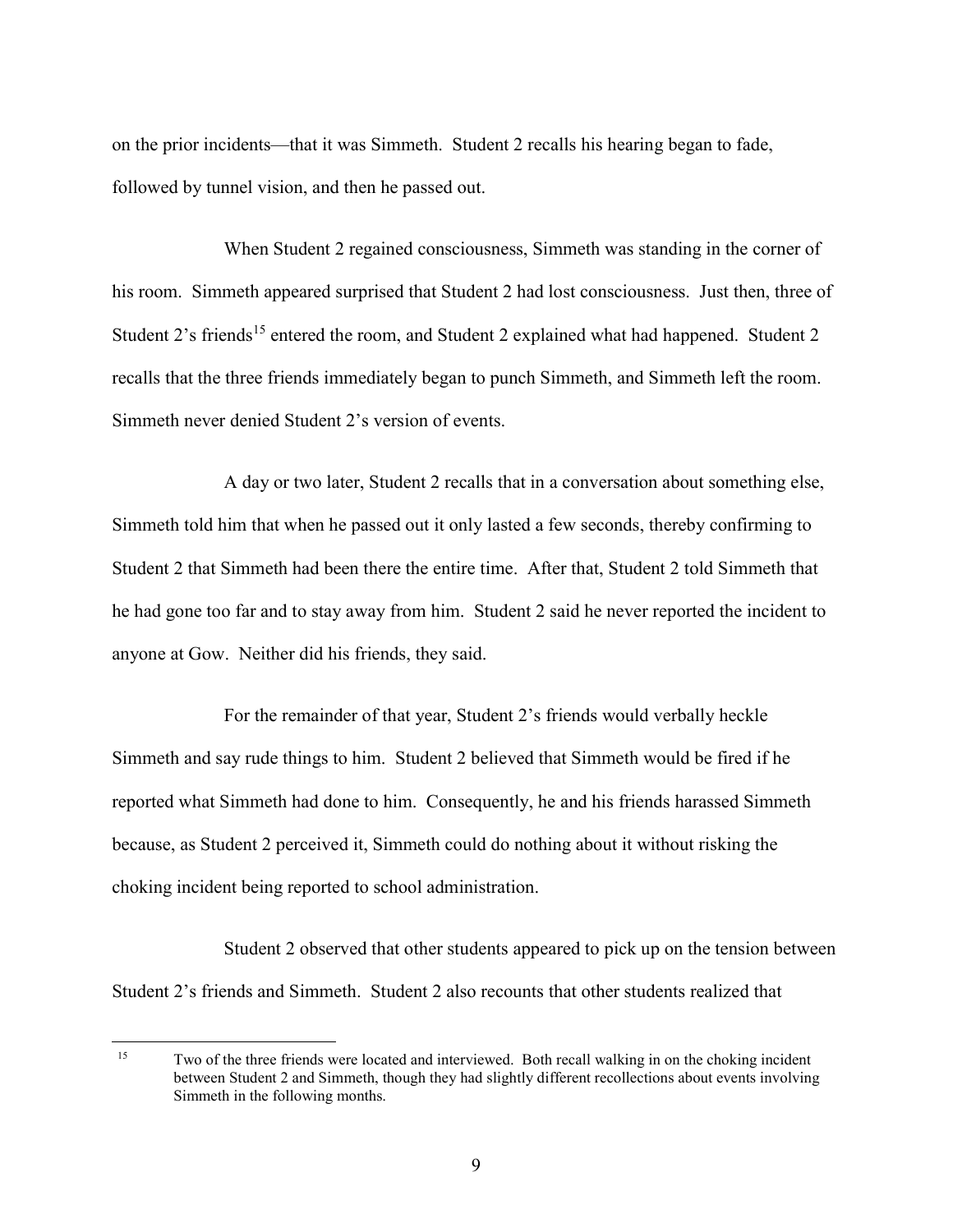Simmeth did not punish Student 2 or his friends for disrespectful comments and that other students began to treat Simmeth the same way. Some students would tell Student 2, "Simmeth has the hots for you," not to tease Student 2, but as a way to heckle Simmeth. Near the end of the school year, Simmeth approached Student 2 and told Student 2 that he had been questioned by administrators<sup>16</sup> about his sexuality. Simmeth told Student 2 that his friends had to stop with the jokes. Student 2 agreed to ask his friends to stop heckling Simmeth.

# (c) Student 3

 $\overline{a}$ 

Student 3 did not contact the author in this investigation. However, written materials indicated that in the later 1990s, Student 3's parents reported to Gow alleged inappropriate sexual contact between Student 3 and Simmeth. At the time his parents made the report, Student 3 was no longer attending Gow. Administrators were unable to question Student 3 directly at that time and did not have specific details surrounding the allegations.

At that time, Gow did conduct an internal investigation, including a discussion with Simmeth, but Simmeth denied the alleged misconduct. It appears that that the matter was also reported to the police, but any investigation was inconclusive.

#### (d) Allegations of Misconduct after Gow

After leaving Gow, Simmeth taught at Linden Hill, a now-closed boys private school for dyslexic students in Massachusetts. In February 2003, Simmeth was charged with indecent assault and battery arising from an alleged incident on February 11, 2003 involving a Linden Hill student. That matter went to trial in October 2004, and Simmeth was found not

<sup>&</sup>lt;sup>16</sup> There is no written record of this meeting. Administrators from that time, contacted for this investigation, have no recollection of it. As noted above, Simmeth did not respond to requests for an interview.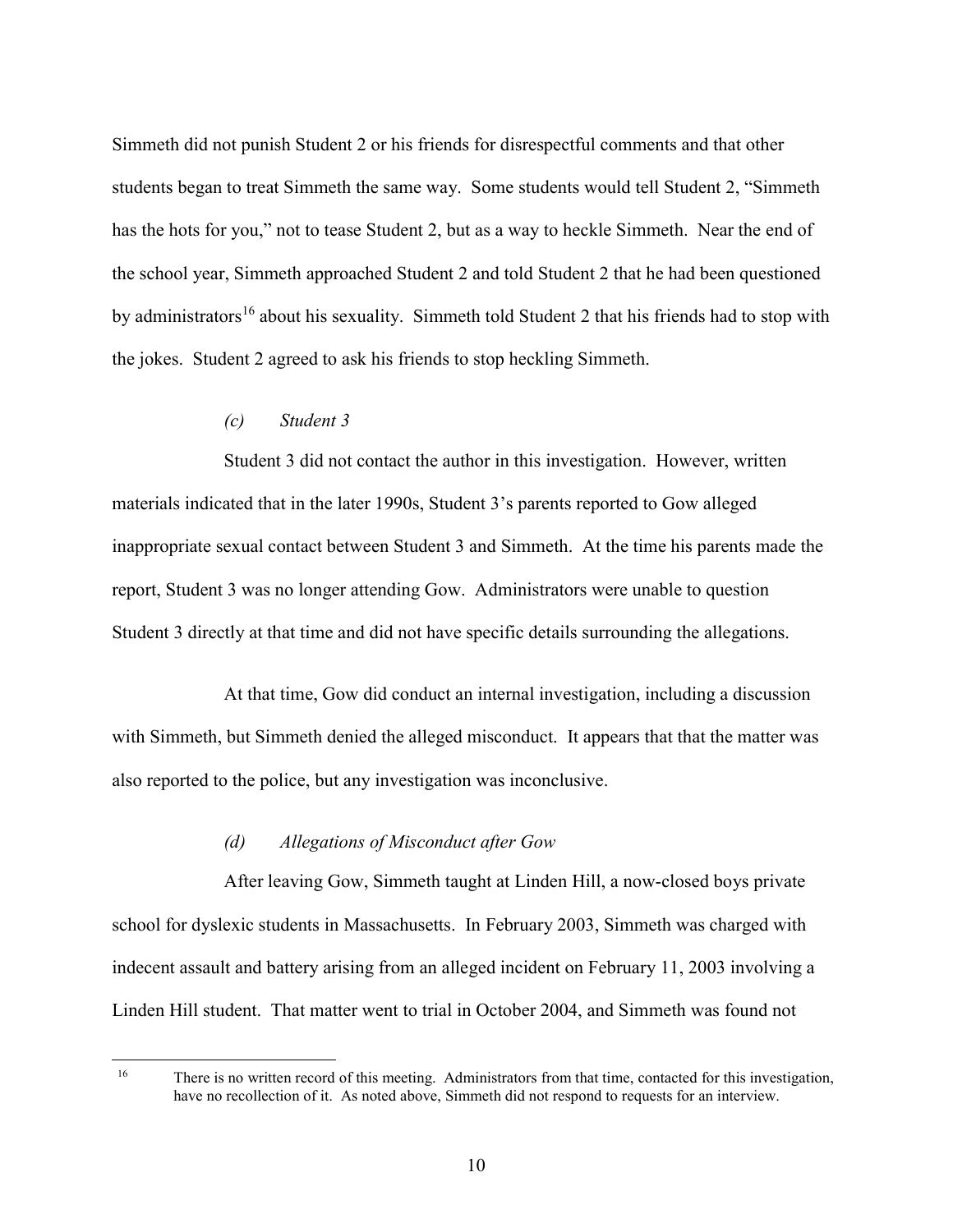guilty. The Greenfield District Court Clerk confirmed that no records remain from that trial, as the Court routinely disposes of records after seven years.

As indicated above, Simmeth did not return requests for an interview.

# (e) Present Lawsuit

In December 2019, a former student initiated a lawsuit against Gow alleging that he was the victim of sexual actions committed by Thomas Simmeth.<sup>17</sup> While Thomas Simmeth is referenced throughout the complaint that initiated the lawsuit, he is not named as a defendant in the lawsuit. That action is still in its very early stages.

# 2. Michael Holland

Michael Holland was employed at Gow from approximately 1985 to 1998.<sup>18</sup> He held multiple positions, including but not limited to Director of Dormitory Life and Assistant Headmaster. Multiple attempts were made to contact Holland, but he did not respond directly to requests for an interview.<sup>19</sup> Holland did, however, convey a message that he denied any and all allegations.<sup>20</sup>

 $\overline{a}$ 17 John Doe 18049 v. The Gow School, et al., Supreme Court of the State of New York, Erie County (Index No. 816332/2019).

<sup>18</sup> As discussed above, not all personnel files could be located. Some descriptions of years and educator roles discussed are based on multiple secondary sources such as yearbooks, historical files, and anecdotal sources. It is therefore possible that the descriptions may inadvertently omit a position held by an individual or the precise dates of service.

<sup>&</sup>lt;sup>19</sup> Holland's attorney returned the author's call. During that call, the nature of the allegations contained in this report were explained so that Holland could comment if he chose. Neither Holland nor his attorney provided any further response.

<sup>&</sup>lt;sup>20</sup> A relative of Holland's did call to say that he was asked by Holland to tell the author that he denies all allegations.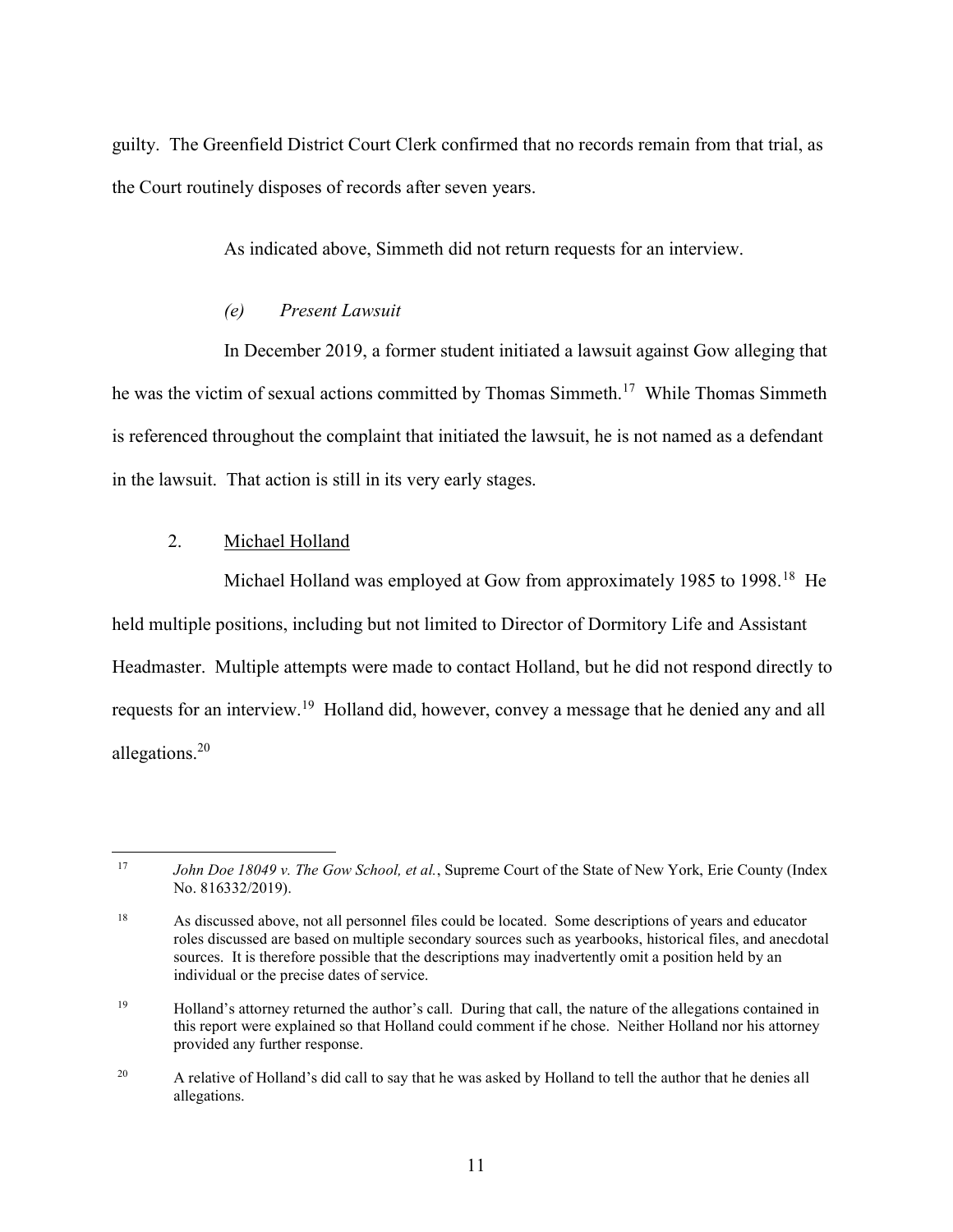# (a) Student 4

Student 4 attended Gow in the early nineties. Student 4 recounted that Holland always struck him as odd, and that he always steered clear of Holland. Student 4 observed Holland often made physical contact with boys, such as picking them up from behind to crack their backs. Many male students spent time in Holland's apartment, which was common for dorm masters. Student 4 was clear in conveying that he never witnessed any explicit inappropriate contact between Holland and any Gow student, and that he never reported his uneasiness with Holland to anyone at Gow.

# (b) Student 5

As discussed in detail below, Michael Holland was convicted in 2004 of inappropriate touching based on allegations made by a student at another school, also Linden Hill. That conviction received media attention. Shortly thereafter, a former student, Student 5, reached out to Gow to state that he had been involved in an inappropriate relationship with Holland many years prior. Gow officials spoke with Student 5 about the matter to Student 5's satisfaction at that time. At that point, no legal or reporting action could be taken due to the passage of time given that the alleged incident occurred a decade ago. Holland was also already convicted in relation to the Linden Hill matter at that point and therefore already had a permanent criminal record.

Student 5 initiated contact with the author for purposes of this investigation, but ultimately declined to provide information beyond that which he had previously shared with Gow in the mid-2000s.

12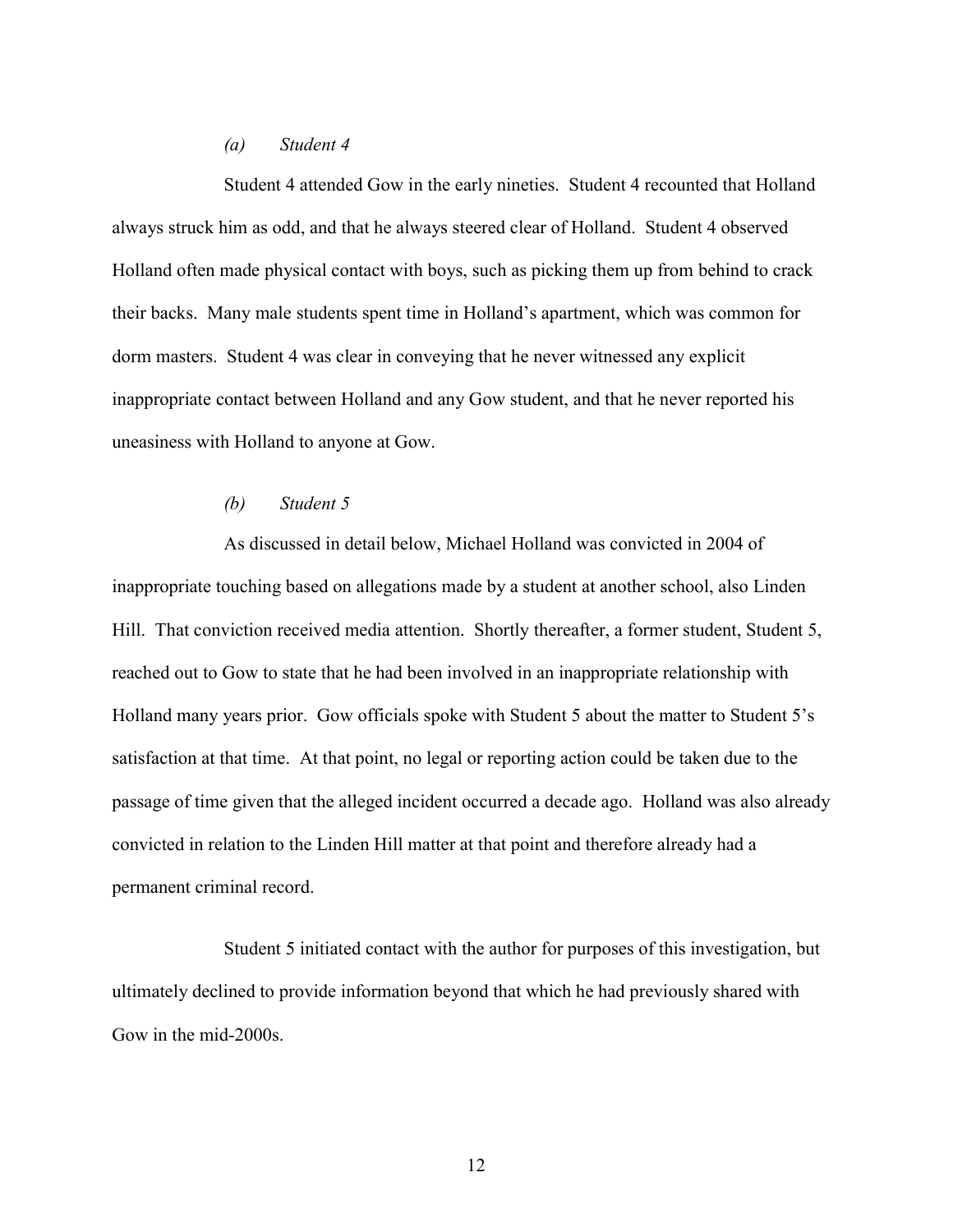#### (c) Subsequent Convictions

Michael Holland left Gow in 1998 to take a headmaster position at Linden Hill. In 2003, a Linden Hill student alleged that Holland inappropriately touched him while on a school sponsored trip to New York City. Linden Hill reported the allegation to the Massachusetts Department of Social Services and the Office of Child Care Services, who found there to be sufficient evidence to believe that a sexual assault occurred.<sup>21</sup> Based on these allegations, in 2004, Holland was criminally charged in New York. Holland was ultimately convicted in May 2004 of forcible touching in the third degree, endangering the welfare of a child, and sexual abuse in the third degree.

Also in 2003, another Linden Hill student accused Holland of inappropriately touching him while on campus. After a 2005 trial, Holland was acquitted of a felony charge of sexual abuse in Massachusetts, based on the prosecution's failure to prove the charges beyond a reasonable doubt.

Holland did not respond to multiple requests for an interview, but through an intermediary denied all allegations.

 $\overline{a}$ 21

See https://www.seacoastonline.com/article/20030523/news/305239977.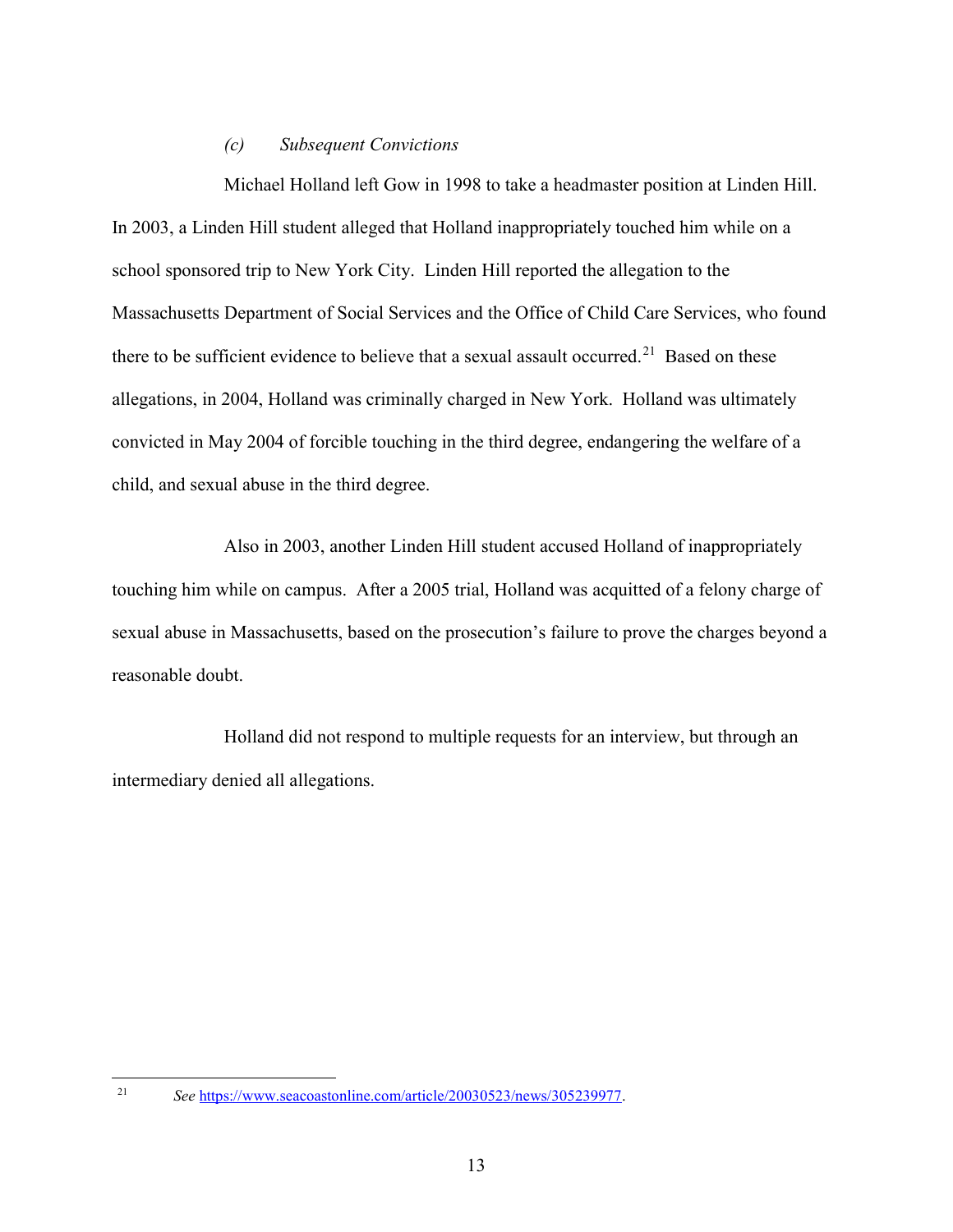# 3. Paul Getzel<sup>22</sup>

Paul Getzel was employed as an environmental science teacher at Gow from approximately 1997 to  $2000.<sup>23</sup>$ 

# (a) Craig MacEarchern

Craig MacEarchern attended Gow from 1996 to 2002. During his seventh and eighth grade years, he resided in Whitcomb Dormitory, and Paul Getzel was one of two dorm masters. MacEarchern said he remembers that Getzel would allow younger students to stay up past the set bedtime watching TV in Getzel's apartment. Getzel would frequently roughhouse with the boys, according to MacEarchern, and on occasion, would tickle other boys or playfully spank them on their buttocks. On one occasion, Getzel was chasing some boys around the dorm, and MacEarchern was hiding behind his door. Getzel pushed it open, and the bottom of the door scraped MacEarchern's big toe and cut it. MacEarchern went to the nurse for a bandage, but did not tell her how he was injured, other than to say that he got his toe stuck under a door.

During an interview, Getzel stated that he does not recall any roughhousing incident with MacEarchern and denies any allegations of roughhousing, tickling, or spanking. Thereafter, Getzel sent the author a letter stating, among other things, that the allegations we discussed are false, and further that he may sue Gow if the author includes MacEarchern's allegations in this report. The author did not receive any allegations of illegal conduct, or of sexual misconduct, by Getzel.

<sup>&</sup>lt;sup>22</sup> Getzel was interviewed. He denied any allegations of rough housing or spanking of any student.

<sup>23</sup> See supra, FN 16.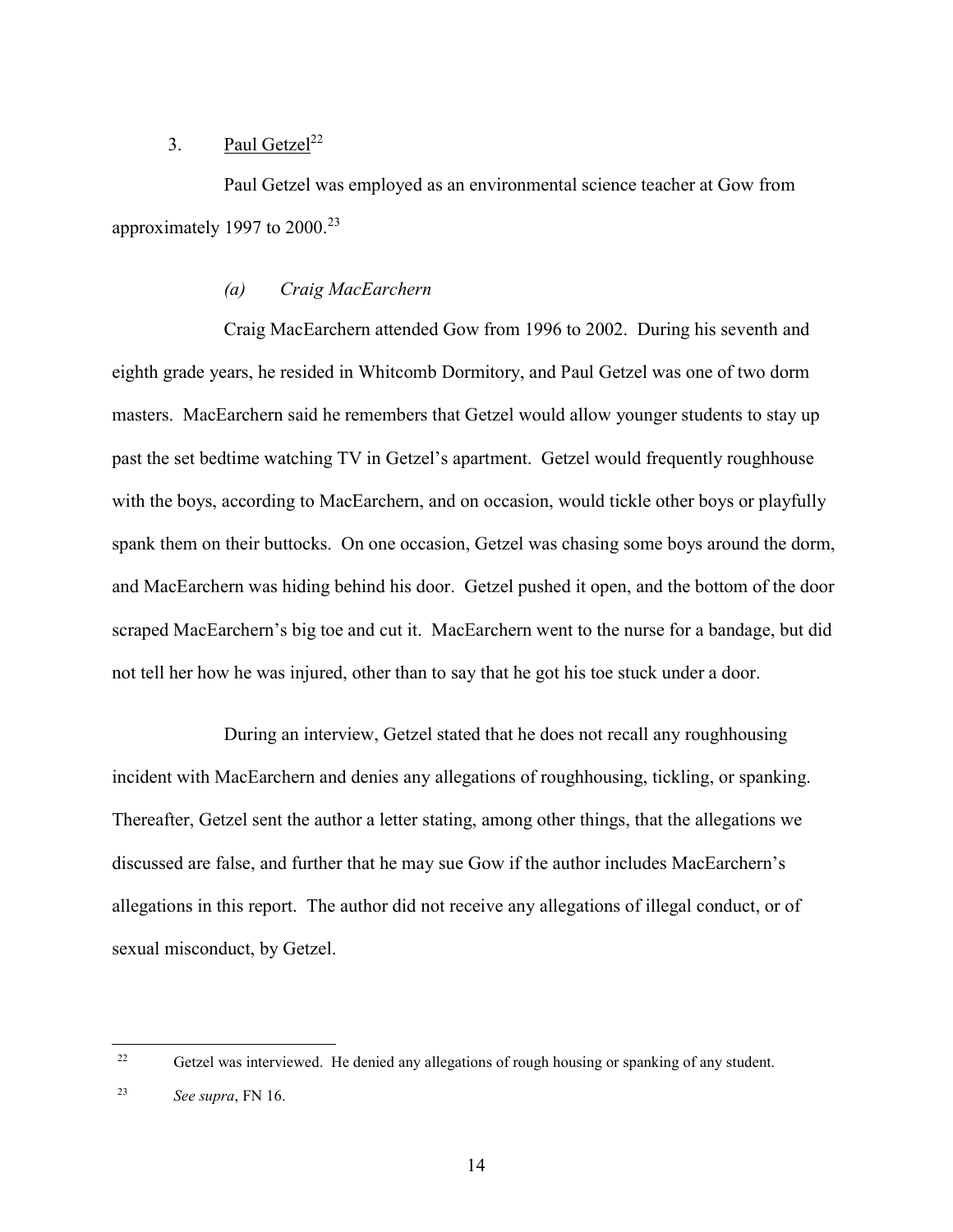# (b) Conviction after Leaving Gow

On October 31, 2001, while no longer an employee of Gow, Paul Getzel was charged in the United States District Court for the District of New Hampshire with possession and transportation of child pornography in violation of 18 U.S.C. § 2252A(a)(5)(B) and  $\frac{2252(a)(1)^{24}}{2}$  He pleaded guilty to transportation of child pornography and was sentenced to 41 months in prison. Getzel is now listed on Maryland's Sex Offender Registry. Gow did not receive any reports of alleged sexual misconduct by Getzel either when he was employed or now in response to this report.

# 4. Shirley Frieh

Shirley Frieh was a part-time nurse at Gow from approximately 1997 to 2000.<sup>25</sup> Frieh agreed to speak with the author. She denied the allegations contained herein.

# (a) Student 6

Student 6 attended Gow for high school in the late 1990s. According to Student 6, Frieh began to pay "special attention" to him shortly after she started at Gow. Student 6 recounted that Frieh provided him with alcohol, as well as unprescribed medications. Student 6 stated that all of his first sexual experiences were with Frieh.

Student 6 recalled that Frieh would sometimes call him to the nurse's office, and they would engage in touching and sometimes intercourse. On many weekends Student 6 was

<sup>24</sup> United States v. Getzel, United States District Court, District of New Hampshire, Criminal Case No. CR 01-102-01.

<sup>25</sup> See supra, n. 16.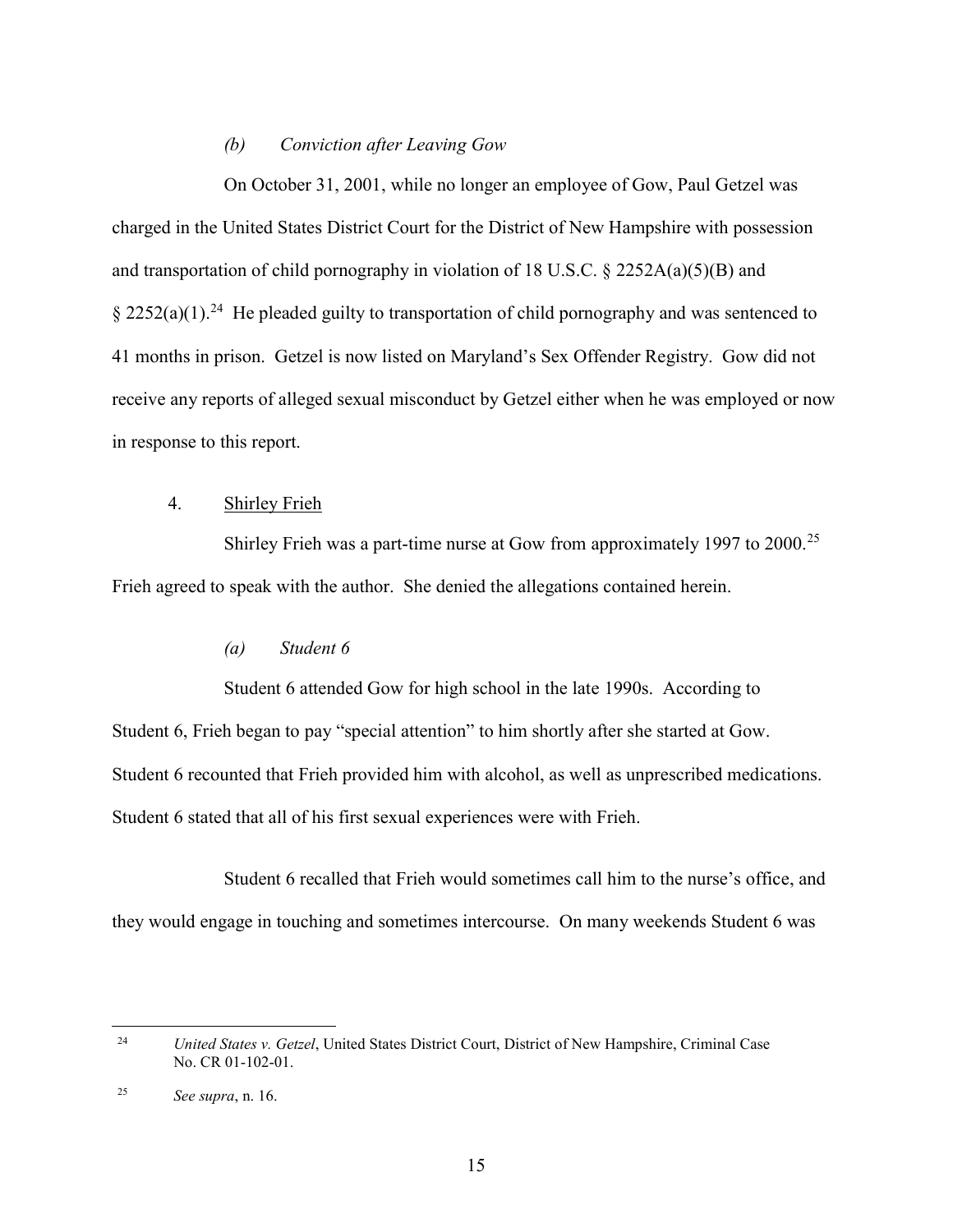not permitted to go off campus with other students, pursuant to minor disciplinary restrictions.<sup>26</sup> Frieh often worked on the weekends, and Student 6 believes she took advantage of the fact that most students and many faculty were off campus for the day to be intimate with him. Student 6 reported occasions where Frieh said she was in love with him.

While at Gow, Student 6 said he never told anyone at the school about the relationship. Interviews with former faculty and administrators indicated that they were unaware of any relationship. Student 6 did, however, at that time confide in two friends who did not attend Gow about his ongoing relationship with Frieh. In interviews, both individuals remember Student 6 confiding in them about a sexual relationship with the school nurse.

Over the summer, Frieh would meet Student 6 in public places, such as bars. One of those individuals that Student 6 confided in about the relationship, as well as a third person also not affiliated with Gow, stated during interviews that they recall seeing Frieh with Student 6 at a bar off campus during the summer months. Each understood at the time that she was the "woman from Gow" that Student 6 said he was in a relationship with. One recalls seeing the woman's arms around Student 6's neck, and that, at that time, Student 6 had not graduated from high school. The other individual recalls seeing Student 6 "make out" with the woman at the bar and witnessing Frieh pick up Student 6 from a friend's house. The same two individuals positively identified Frieh's photograph as the woman they recall seeing with Student 6.

<sup>&</sup>lt;sup>26</sup> Being permitted to leave campus on the weekends for various excursions was a privilege students could earn or lose during the week based on both academic performance and behavioral issues.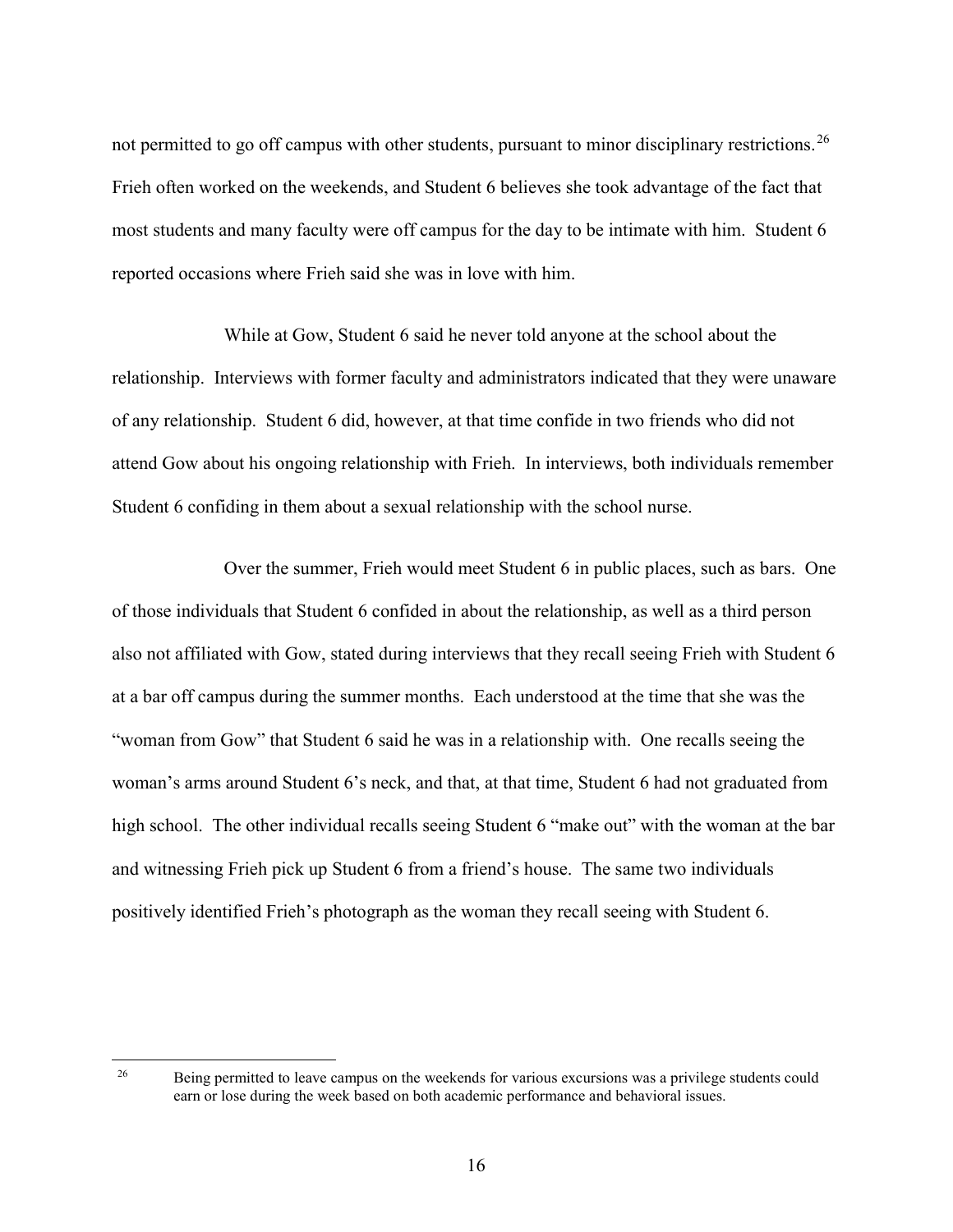In an interview with Frieh, she specifically denied the allegations of providing Student 6 with medications or alcohol. She also denied any inappropriate contact with Student 6. When asked directly about specific examples or eyewitnesses' versions of events, she declined to provide any direct response beyond denials.

# 5. Jack Jackson

 $\overline{a}$ 

Jack Jackson was employed as an English teacher at Gow from 1982 to January of 1992. The author did not receive any specific reports regarding Jackson, except those associated with the lawsuit detailed below.

# (a) Present Lawsuit

A lawsuit alleging that a former student was sexually abused by Jackson in 1990 or 1991 was filed on March 6,  $2020.<sup>27</sup>$ 

Jackson agreed to speak with the author regarding the allegations contained in the lawsuit. He denies the allegations and denies ever having any sexual contact of any kind with any student ever.

That lawsuit is in its very early stages. The complaint does allege that the former student reported something to a faculty member still employed by Gow. That faculty member denies anything ever being reported to him. That faculty member has been placed on administrative leave while Gow investigates the litigated matter.

27 John Doe - 18240 v. The Gow School, et al., Supreme Court of the State of New York, Erie County (Index No. 803432/2020).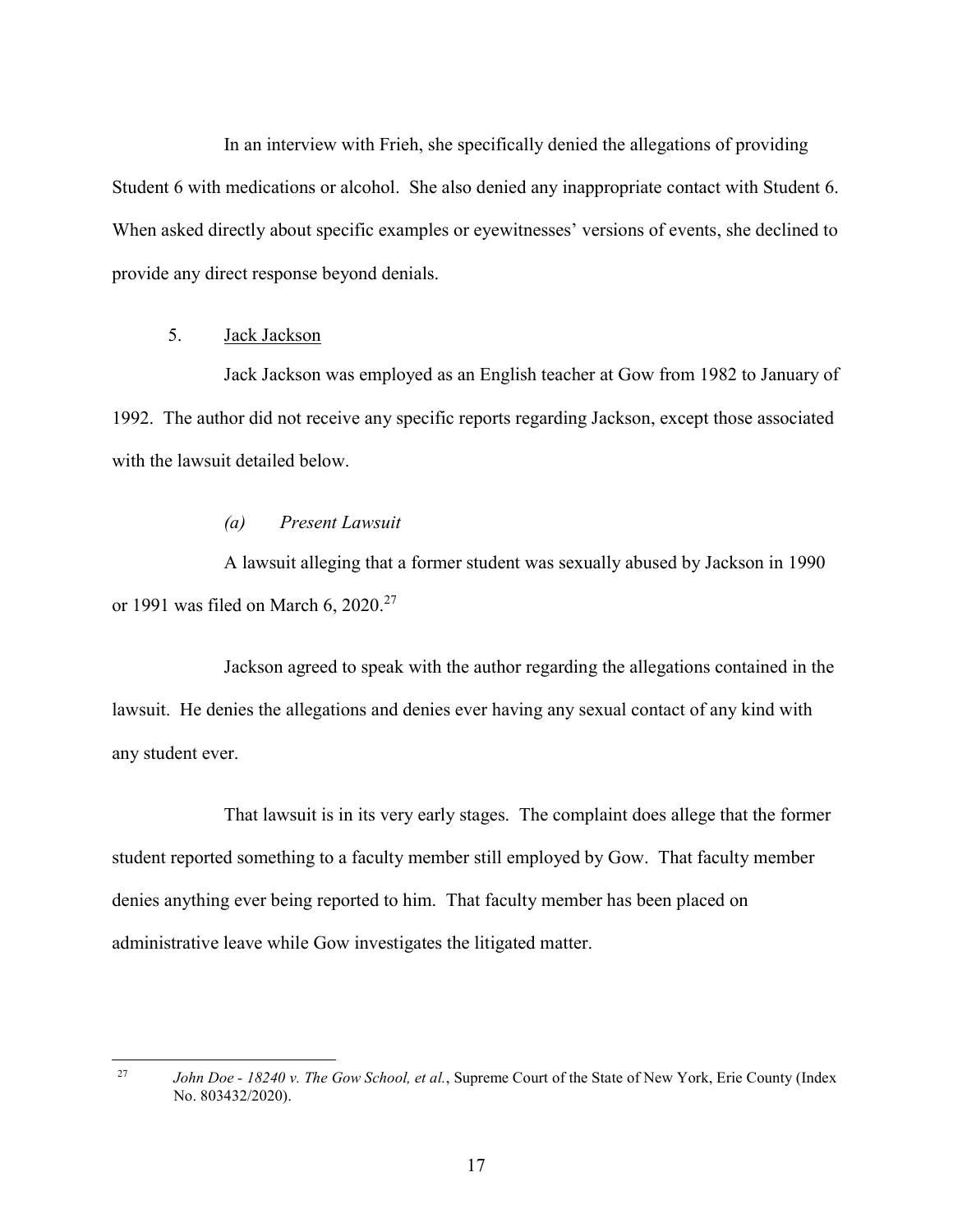#### **OBSERVATIONS**

This Report is part of the Board's effort to understand past events, for the purpose of assessing and improving Gow's procedures and responsiveness to such events. The specific reports—occurring largely between the 1990s to 2002—include allegations of inexcusable behavior on the part of former faculty, as well as conduct that was inappropriate but far less severe. It is important to note that the alleged incidents discussed here were not contemporaneously reported by students, faculty, or parents to school administrators, with one exception. None of the allegations included misconduct on the part of the administration or a systemic failure to deal with difficult situations. Similarly, there is no reason to conclude that administrators should have known about these incidents or that anyone failed to take appropriate actions.

In sum, having spoken with the reporters, as well as many other former students and faculty, no patterns of misconduct or systemic failures were alleged.

There was one exception. Many that I spoke with identified a well-known and generally followed understanding that a dorm master's door should be always open when students are present in the room. Some individuals did recount that on occasion a dorm master would have his door closed when it was required to be open because there were students in the room. It was not uncommon for students to be present in dorm masters' rooms for special events, to watch a movie, or celebrate a birthday. Some former faculty noted that they confronted dorm masters who broke this rule or reported the violation to administration. In the situations discussed in this Report, however, none of the alleged incidents reported were in any way related to a deviation from this practice.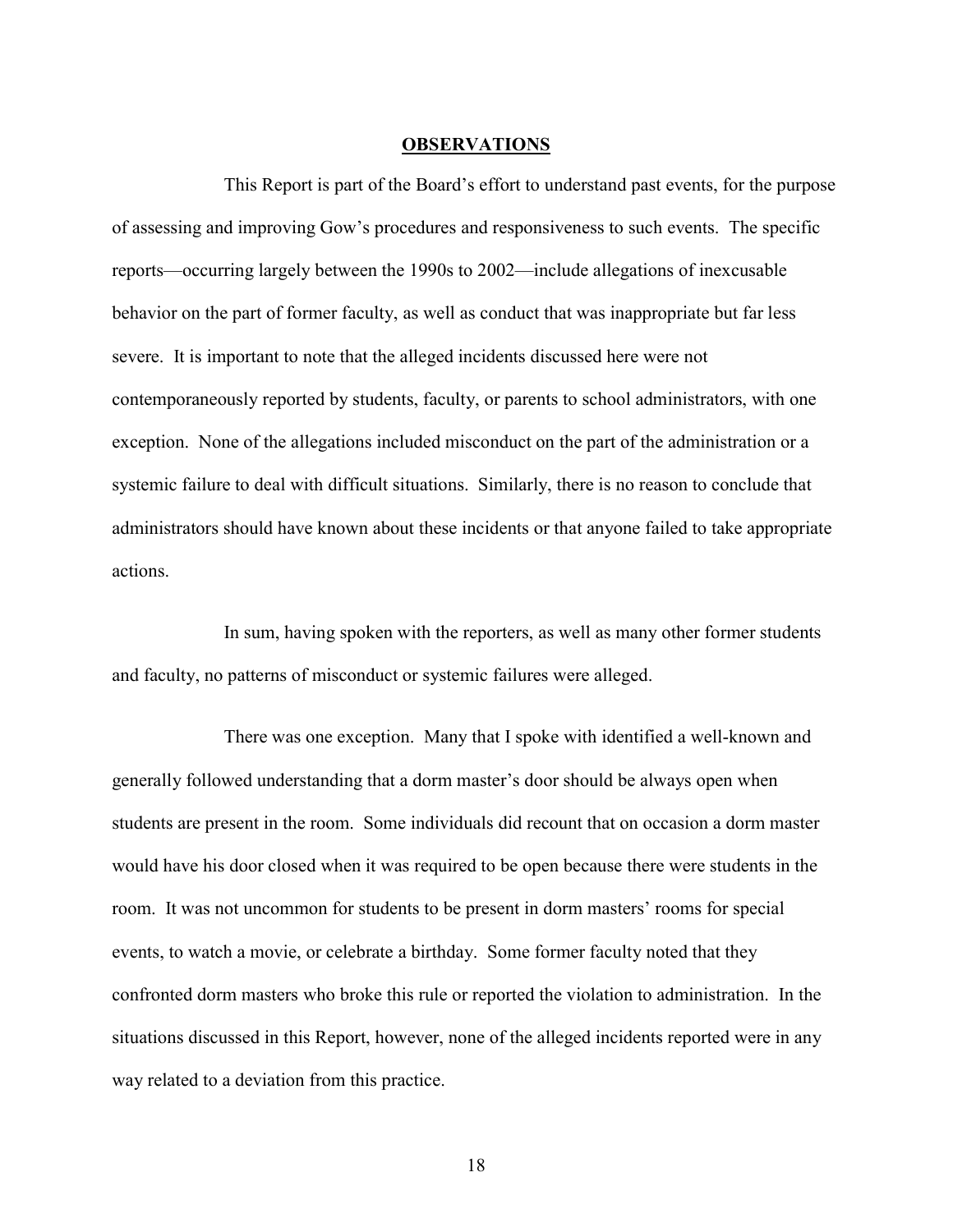In speaking with the reporters whose allegations are recounted above, almost all of the reports stated that they did not believe anyone at Gow knew of any of the alleged incident(s). Interviews with former faculty, including but not limited to the administrators directly involved, confirmed that administration was not aware of the alleged incidents, aside from the concerns raised by a former student's parents regarding Simmeth in the later 1990s.

In reviewing the files, it does not appear that Gow provided letters of recommendation for Holland, Simmeth, or Frieh. File review indicated that both Getzel and Jackson were provided letters of recommendation by Gow, but when those letters were drafted, Gow had no reason not to, given that the matters discussed herein had not been raised.<sup>28</sup>

#### **CONCLUSION**

While even one instance of improper conduct by a teacher or an administrator is too many, the individuals who came forward each stated that he did not contemporaneously report the alleged conduct to another teacher or administrator, nor did they believe Gow had reason to know of the conduct. Nonetheless, Gow's current administration has reviewed all of the information in this Report and used it to assess critically current policies and procedures. The administration intends to take all appropriate steps to protect against any similar conduct, or any form of teacher or staff misconduct, from occurring in the future.

To the extent there are former students or parents who have not yet contacted the school or its outside independent counsel, but now wish to do so, they should contact Julia Hilliker at (716) 848-1547. All communications will be treated with the same confidentiality as

<sup>28</sup> It is possible that records may be incomplete due to the passage of time and therefore other letters of recommendation may have existed.